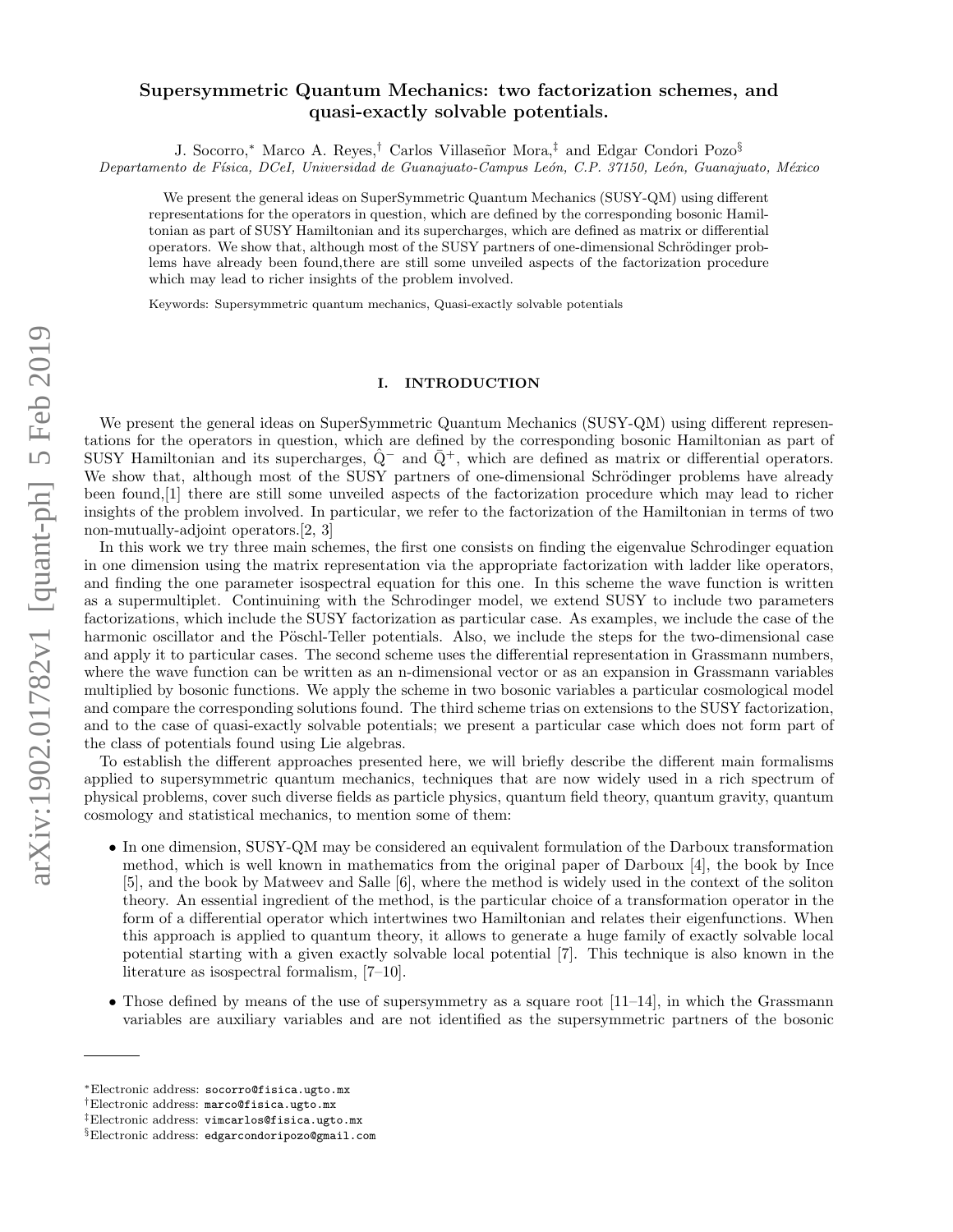variables. In this formalism, a differential representation is used for the Grassmann variables. Also the supercharges for the n-dimensional case read as

$$
\hat{\mathbf{Q}}^{-} = \psi^{\mu} \left[ -\hbar \partial_{\mathbf{q}^{\mu}} + \frac{\partial \mathbf{S}}{\partial \mathbf{q}^{\mu}} \right], \qquad \hat{\mathbf{Q}}^{+} = \bar{\psi}^{\nu} \left[ -\hbar \partial_{\mathbf{q}^{\nu}} - \frac{\partial \mathbf{S}}{\partial \mathbf{q}^{\nu}} \right], \tag{1}
$$

where S is known as the super-potential function which are related to the physical potential under consideration, when the hamiltonian density is written as the Hamilton-Jacobi equation, and the algebra for the variables  $\psi^{\mu}$  and  $\bar{\psi}^{\nu}$  is,

$$
\{\psi^{\mu}, \bar{\psi}^{\nu}\} = \eta^{\mu\nu}, \qquad \{\psi^{\mu}, \psi^{\nu}\} = 0, \qquad \{\bar{\psi}^{\mu}, \bar{\psi}^{\nu}\} = 0.
$$
 (2)

There are two forms where the equations in 1-D are satisfied: in the literature we find either the matrix representation or the differential operator scheme. However for more than one dimensions, there exist many applications to cosmological models, where the differential representation for the Grassmann variables is widely applied [14–18]. There are few works in more dimensions in the first scheme [19], we present in this work the main ideas to built the 2D case, where the supercharges operators become  $4 \times 4$  matrices.

### II. FACTORIZATION METHOD IN 1-DIMENSION: MATRIX APPROACH

We begin by introducing the main ideas for the 1-Dimensional quantum harmonic oscillator. The corresponding hamiltonian is written in operator form as

$$
\hat{H}_{B} = \frac{1}{2}\hat{p}^{2} + \frac{1}{2}\omega_{B}^{2}\hat{q}^{2}
$$
\n(3)

where  $\hat{q}$  is the generalized coordinate, and  $\hat{p}$  is the associated momentum, the canonical commutation relation between this quantities being  $[\hat{q}, \hat{p}] = i$ . We introduce two new operators, known as the creation and annihilation operators  $\hat{a}^+$ ,  $\hat{a}^-$  respectively, defined as

$$
\hat{a}^- = \frac{1}{\sqrt{2\omega_B}} (\hat{p} - i\omega_B \hat{q}), \qquad \hat{a}^+ = \frac{1}{\sqrt{2\omega_B}} (\hat{p} + i\omega_B \hat{q}), \tag{4}
$$

This hamiltonian can be written in terms of the anti-commutation relation between these operators as

$$
\hat{H}_B = \frac{\omega_B}{2} \{\hat{a}^+, \hat{a}^-\},\tag{5}
$$

the symmetric nature of  $\hat{H}_B$  under the interchange of  $\hat{a}^-$  and  $\hat{a}^+$  suggests that these operators satisfy Bose-Einstein statistics, and it is therefore called bosonic.

Now, we build the operators  $\hat{b}^-$  and  $\hat{b}^+$  that obey similar rules to operators  $\hat{a}^-$ ,  $\hat{a}^+$  changing  $[ , ] \leftrightarrows \{ , \}$ , that is

$$
\{\hat{b}^-,\hat{b}^+\}=1;\qquad \{\hat{b}^-,\hat{b}^-\}=\{\hat{b}^+,\hat{b}^+\}=0,\tag{6}
$$

and in analogy to (5), we define the corresponding new hamiltonian as

$$
\hat{H}_{F} = \frac{\omega_{F}}{2} [\hat{b}^{+}, \hat{b}^{-}], \qquad (7)
$$

The antisymmetric nature of  $\hat{H}_F$  under the interchange of  $\hat{b}^-$  and  $\hat{b}^+$  suggests that these operators satisfy the Fermi-Dirac statistics, and it is called fermionic.

These operators  $\hat{b}^-$  and  $\hat{b}^+$  admit a matrix representations in terms of Pauli matrices, that satisfy all rules defined above, that is

$$
\hat{b}^- = \sigma_-, \qquad \hat{b}^+ = \sigma_+, \qquad \sigma_{\pm} = \frac{1}{2} (\sigma_1 \pm i \sigma_2)
$$
\n(8)

 $\text{with } [\sigma_+,\sigma_-]=\sigma_3,\,\sigma_-=\begin{pmatrix} 0&0\1&0 \end{pmatrix},\quad \sigma_+=\begin{pmatrix} 0&1\0&0 \end{pmatrix},\quad \sigma_1=\begin{pmatrix} 0&1\1&0 \end{pmatrix},\quad \sigma_2=\begin{pmatrix} 0&-i\i&0 \end{pmatrix}$ i 0  $\sigma_3 = \begin{pmatrix} 1 & 0 \\ 0 & -1 \end{pmatrix}$  $0 -1$  $\big).$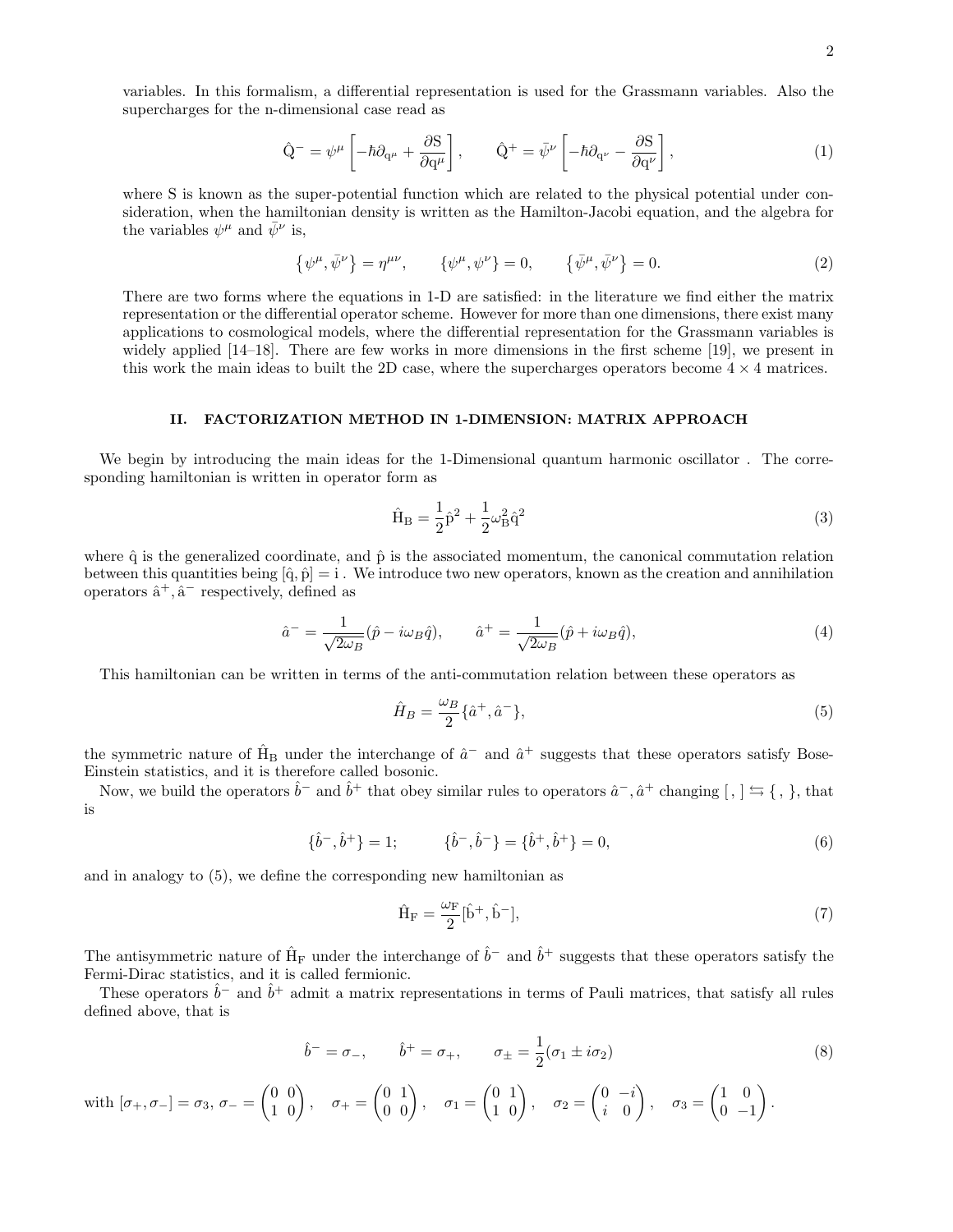Now, consider both hamiltonians as a composite system, that is, we consider the superposition of two oscillators, one being bosonic and one fermionic, with energy  $E_T = E_B + E_F$ 

$$
E_T = \omega_B (n_B + \frac{1}{2}) + \omega_F (n_F - \frac{1}{2}) = \omega_B n_B + \omega_F n_F + \frac{1}{2} (\omega_B - \omega_F).
$$
 (9)

When we demand that both frequencies are the same,  $\omega_B = \omega_F = \omega$ , we introduce a new symmetry, called supersymmetry (SUSY), we can see that the simultaneous creation of a quantum fermion  $(n_F \to n_F + 1)$ , causes the destruction of quantum boson ( $n_B \rightarrow n_B - 1$ ) and viceversa, in the sense that the total energy is unaltered. The ground energy state is exact and no degenerate. The degeneration appears from  $n=1$ , where it is double degenerate.

In this way, we have the super-hamiltonian  $\hat{H}_{susy}$ , written as

$$
\hat{H}_{susy} = \frac{\omega}{2} \{\hat{a}^+, \hat{a}^-\} + \frac{\omega}{2} [\hat{b}^+, \hat{b}^-] = \frac{\omega}{2} \{\hat{a}^+, \hat{a}^-\} I + \frac{\omega}{2} \sigma_3 = \omega \left(\begin{array}{cc} \hat{a}^- \hat{a}^+ & 0\\ 0 & \hat{a}^+ \hat{a}^- \end{array}\right) = \left(\begin{array}{cc} \hat{H}_- & 0\\ 0 & \hat{H}_+ \end{array}\right),\tag{10}
$$

where I is a  $2 \times 2$  unit matrix, and where the two components of  $\hat{H}_{susy}$  in (10) can be written independently as

$$
\hat{H}_{+} = \frac{1}{2}\hat{p}^{2} + \frac{1}{2}(\omega^{2}q^{2} - \omega) \equiv \omega \hat{a}^{+}\hat{a}^{-}
$$
\n(11)

$$
\hat{H}_{-} = \frac{1}{2}\hat{p}^{2} + \frac{1}{2}(\omega^{2}q^{2} + \omega) \equiv \omega \hat{a}^{-} \hat{a}^{+}.
$$
\n(12)

From equations (18) and (19), we can see that  $\hat{H}_+$  and  $\hat{H}_-$  are the same representation of one hamiltonian with a constant shifting  $\omega$  in the energy spectrum.

The question is, what are the generators for this SUSY hamiltonian? The answer is, considering that the degeneration is the result of the simultaneous destruction (creation) of quantum boson and the creation (destruction) of quantum fermion, that the corresponding generators for this symmetry must be written as  $\hat{a}^{-}\hat{b}^{+}$ (or  $\hat{a}^+\hat{b}^-$ ). therefore we introduce the following generators, called supercharges  $\hat{Q}^-$  and  $\hat{Q}^+$  defined as

$$
\hat{Q}^- = \sqrt{2\omega}\hat{a}^-\hat{b}^+ = \sqrt{2\omega}\begin{pmatrix} 0 & \hat{a}^- \\ 0 & 0 \end{pmatrix}, \qquad \hat{Q}^+ = \sqrt{2\omega}\hat{a}^+\hat{b}^- = \sqrt{2\omega}\begin{pmatrix} 0 & 0 \\ \hat{a}^+ & 0 \end{pmatrix}, \tag{13}
$$

implying that

$$
\hat{H}_{susy} = \frac{1}{2} \{ \hat{Q}^+, \hat{Q}^-\}\
$$
\n(14)

and satisfying the following relations

$$
\{\hat{Q}^{-}, \hat{Q}^{-}\} = \{\hat{Q}^{+}, \hat{Q}^{+}\} = 0; \quad [\hat{Q}^{-}, \hat{H}_{susy}] = [\hat{Q}^{+}, \hat{H}_{susy}] = 0.
$$
\n(15)

We can generalize this procedure for a certain function  $W(q)$ , and at this point we can define two new operators  $\hat{A}^-$  and  $\hat{A}^+$  with a property similar to (4),

$$
\hat{A}^{-} = \frac{1}{\sqrt{2\omega}} (\hat{p} - i\omega W(q)), \qquad \hat{A}^{+} = \frac{1}{\sqrt{2\omega}} (\hat{p} + i\omega W(q)), \qquad (16)
$$

In order to obtain the general solutions, we can use an arbitrary potential in equation (3), that is

$$
\hat{H}_B = \frac{1}{2}\hat{p}^2 + V(q),\tag{17}
$$

the hamiltonians  $\hat{H}^+$  and  $\hat{H}^-$  determine two new potentials,

$$
\hat{H}_{+} = \frac{1}{2}\hat{p}^{2} + V_{+} = \frac{1}{2}\hat{p}^{2} + \frac{1}{2}\left(W^{2} - \frac{dW}{dq}\right)
$$
\n(18)

$$
\hat{H}_{-} = \frac{1}{2}\hat{p}^{2} + V_{-} = \frac{1}{2}\hat{p}^{2} + \frac{1}{2}\left(W^{2} + \frac{dW}{dq}\right),
$$
\n(19)

where the potential term  $V_{+}(q)$  is related to the superpotential function  $W(q)$  via the Ricatti equation

$$
V_{+} = \frac{1}{2} \left( W^{2} - \frac{dW}{dq} \right),\tag{20}
$$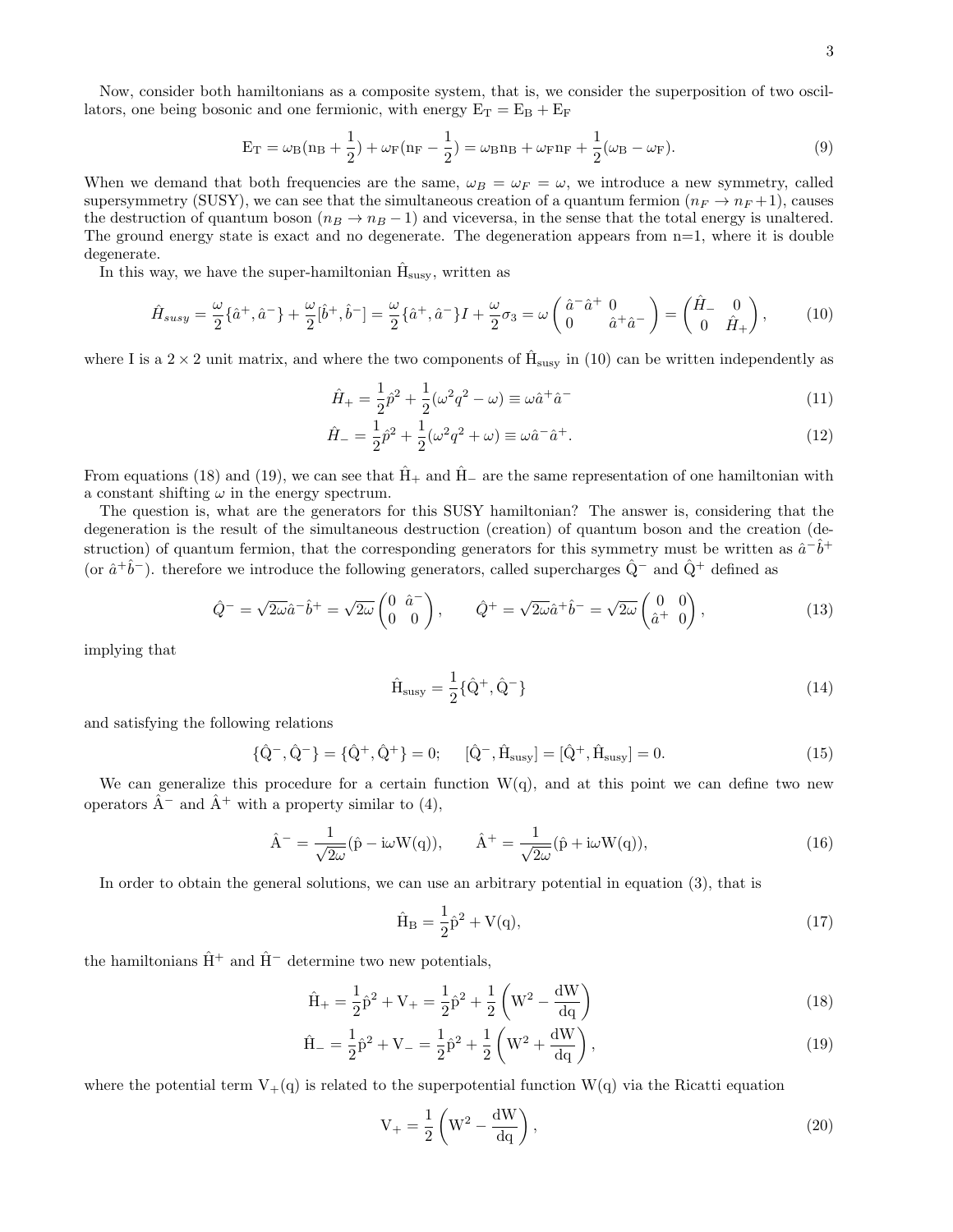(modulo constant  $\epsilon$ , which is related to some energy eigenvalue) and  $V = \frac{1}{2} \left( W^2 + \frac{dW}{dq} \right) = V + \frac{dW}{dq}$ , with the same spectrum, except for the ground state, which is related to the energy potential  $V_{+}$ .

In a general way, let us now find the general form of the function W. The quantum equation (17) applied to stationary wave function u<sup>i</sup> becomes

$$
-\frac{1}{2}\frac{d^2u_i}{dq^2} + V(q)u_i = E_i u_i,
$$
\n(21)

where  $E_i$  are the energy eigenvalues. Considering the transformation  $W(q) = -\frac{d \ln[u_i(q)]}{dq}$  and introducing it into (18), we have that

$$
V(q)-E_i=\frac{1}{2}\left(W^2-\frac{dW}{dq}\right)=\left(\frac{1}{2u_i}\frac{du_i}{dq}\right)^2-\frac{\left(\frac{du_i}{dq}\right)^2-u_i\frac{d^2u_i}{dq^2}}{2u_i^2}=\frac{1}{2u_i}\frac{d^2u_i}{dq^2}
$$

then, this equation is the same as the original one, eq.(21), that is, W is related to a initial solution of the bosonic hamiltonian. What happens to the iso-potential  $V_{-}(q) = \frac{1}{2} \left( W^{2} + \frac{dW}{dq} \right)$ ? Considering that

$$
2V_{-} = W^2 + \frac{dW}{dq} \equiv \hat{W}^2 + \frac{d\hat{W}}{dq} = 2\hat{V}_{-},
$$

the question is, what is  $\hat{W}$  if we know the function W? Finding it we can build a family of potentials  $\hat{V}$ <sub>−</sub> depending on a free parameter  $\lambda$ , the supersymmetric parameter that, to some extent, plays the role of internal time. Following the procedure  $\hat{W} = W + \frac{1}{y(q)}$ , where the function  $y(q)$  satisfy the linear differential equation  $\frac{dy}{dq} - 2Wy = 1$ , the solution implies

$$
y(q) = \frac{\lambda + \int u_i^2 dq}{u_i^2}, \qquad \rightarrow \qquad \hat{W} = W + \frac{u_i^2}{\lambda + \int u_i^2 dq}.
$$
 (22)

The family of potentials  $\hat{V}_+$  can be built now as

$$
\hat{V}_{+} - E_{i} = \frac{1}{2} \left( \hat{W}^{2} - \frac{d\hat{W}}{dq} \right) = V_{-} + \frac{d\hat{W}}{dq} .
$$
\n(23)

Finally

$$
\hat{\mathbf{u}} = \mathbf{g}(\lambda) \frac{\mathbf{u}_i}{\lambda + \int \mathbf{u}_i^2 \mathbf{d}\mathbf{q}} \tag{24}
$$

is the isospectral solution of the Schrödinger like equation for the new family potential  $(23)$ , with the condition  $g(\lambda) = \sqrt{\lambda(\lambda + 1)}$ , which in the limit

$$
\lambda \to \pm \infty, \qquad g(\lambda) = \lambda, \qquad \hat{u}_i \to u_i.
$$

This  $\lambda$  parameter is included not for factorization reasons; in particular, in quantum cosmology the wave functions are still nonnormalizable, and  $\lambda$  is used as a decoherence parameter embodying a sort of quantum cosmological dissipation (or damping) distance.

#### A. Two dimensional case.

We use Witten's idea [20], to find the supersymmetric supercharges operators Q<sup>−</sup> and Q<sup>+</sup> that generate the superHamiltonian  $H_{susy}$ . Using equations (13), (14) and (15), we can generalize the one-dimensional factorization scheme. We define the two dimensional Hamiltonian as

$$
\hat{H}_{B}(x,y) = \frac{1}{2}\hat{p}_{x}^{2} + \frac{1}{2}\hat{p}_{y}^{2} + V(x) + V(y),
$$
\n(25)

where the Schrödinger like equation can be obtained as the bosonic sector of this super-Hamiltonian in the superspace, i.e, when all fermionic fields are set equal to zero (classical limit).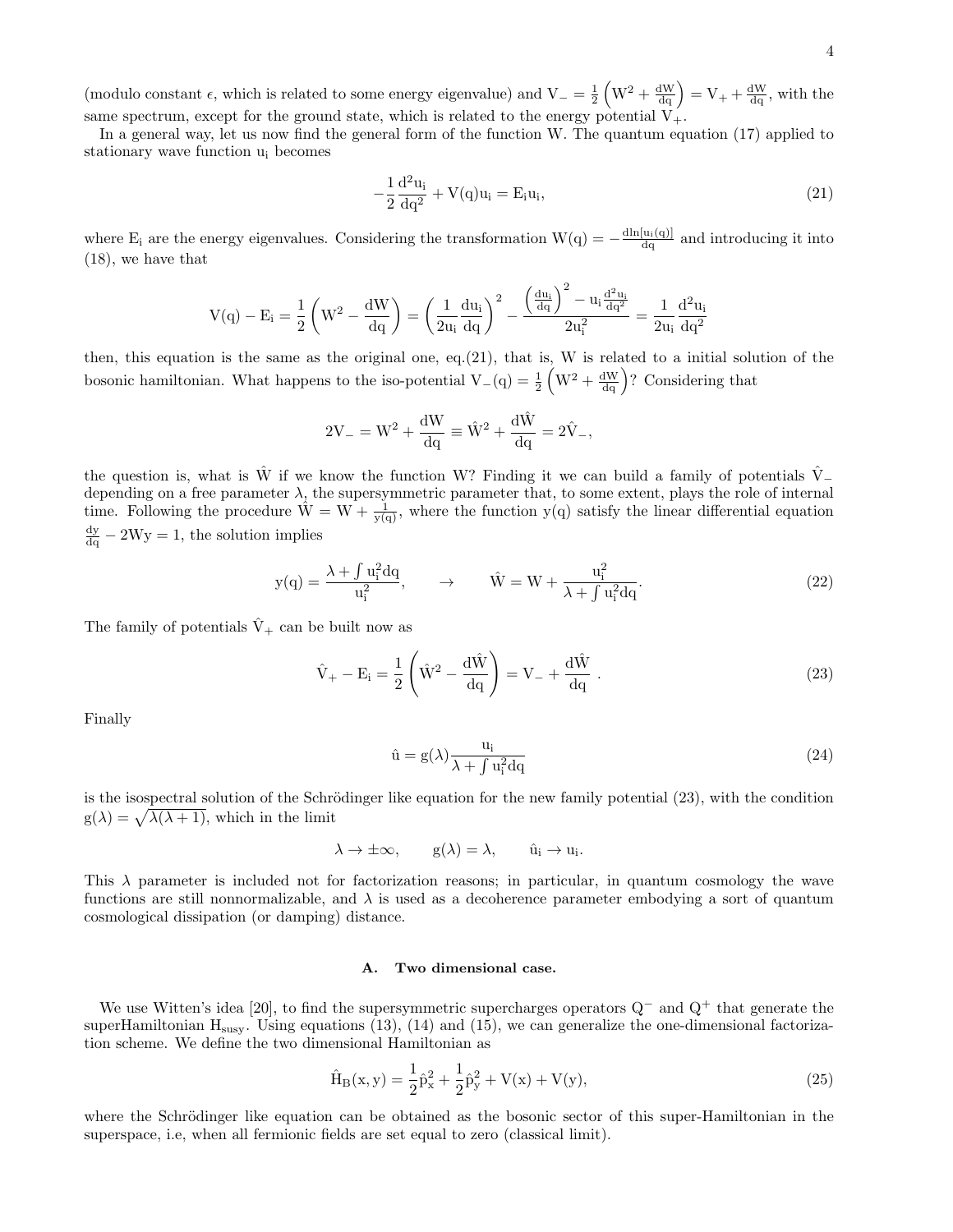In two dimensions the supercharges are defined by the tensorial products

$$
Q^{-} = \sqrt{2}d|^{-} \otimes \sigma_{+}, \qquad Q^{+} = \sqrt{2}d|^{+} \otimes \sigma_{-}
$$
\n(26)

with

$$
d|^- = \begin{pmatrix} a^- & 0 \\ 0 & b^- \end{pmatrix}, \qquad d|^+ = \begin{pmatrix} a^+ & 0 \\ 0 & b^+ \end{pmatrix}, \tag{27}
$$

where  $\sigma_{\pm}$  are the same as in (8). From equations (26) we have that the supercharges are 4  $\times$  4 matrices

$$
\hat{Q}^{+} = \sqrt{2} \begin{bmatrix} 0 & 0 & 0 & 0 \\ 0 & 0 & 0 & 0 \\ a^{+} & 0 & 0 & 0 \\ 0 & b^{+} & 0 & 0 \end{bmatrix} \qquad \hat{Q}^{-} = \sqrt{2} \begin{bmatrix} 0 & 0 & a^{-} & 0 \\ 0 & 0 & 0 & b^{-} \\ 0 & 0 & 0 & 0 \\ 0 & 0 & 0 & 0 \end{bmatrix}
$$
(28)

where the super-Hamiltonian, (14), can be written as

$$
\mathbf{H}_{\text{susy}} = \begin{pmatrix} a^{-}a^{+} & 0 & 0 & 0 \\ 0 & b^{-}b^{+} & 0 & 0 \\ 0 & 0 & a^{+}a^{-} & 0 \\ 0 & 0 & 0 & b^{+}b^{-} \end{pmatrix} = \begin{pmatrix} H_{-}^{1}(x) & 0 & 0 & 0 \\ 0 & H_{-}^{1}(y) & 0 & 0 \\ 0 & 0 & H_{+}^{2}(x) & 0 \\ 0 & 0 & 0 & H_{+}^{2}(y) \end{pmatrix}, \tag{29}
$$

where

$$
a^{-} = \frac{1}{\sqrt{2}} \left( \frac{d}{dx} + W(x) \right), \qquad a^{+} = \frac{1}{\sqrt{2}} \left( -\frac{d}{dx} + W(x) \right)
$$
(30)

$$
b^- = \frac{1}{\sqrt{2}} \left( \frac{\mathrm{d}}{\mathrm{d}x} + Z(y) \right), \qquad b^+ = \frac{1}{\sqrt{2}} \left( -\frac{\mathrm{d}}{\mathrm{d}x} + Z(y) \right) \tag{31}
$$

and  $V(x, y) = W(x) + Z(y)$ .

The Ricatti equation (20) is written in 2D as

$$
V_{+}(x,y) = V_{+}1(x) + V_{+2}(y) = \frac{1}{2} \left( W^{2} - \frac{dW}{dx} \right) + \frac{1}{2} \left( Z^{2} - \frac{dZ}{dy} \right),
$$
\n(32)

and, using separation variables, we get

$$
V_1(x) - \frac{1}{2} \left( W^2(x) - \frac{dW}{dx} \right) = C_0
$$
\n
$$
(33)
$$

$$
V_2(y) - \frac{1}{2} \left( Z^2(y) - \frac{dZ}{dy} \right) = -C_0
$$
\n(34)

In general, we find that each potential  $V_{+i}$  satisfy

$$
\frac{1}{2}\frac{d^2}{dx^2}u_i(x) + V_{+i}u_i(x) = E_i u_i(x), \qquad i = 1, 2,
$$
\n(35)

and we can find the iso-potential as  $W = -\frac{1}{u_1} \frac{du_1}{dx}$ , when  $u_1$  is known.

Following the same steps as in the 1D case, we find that the solutions (22) are the same in this case. So, the general solution for  $\hat{W}$  is  $\hat{W} = W + \frac{1}{y(x)}$ , with  $y = u_1^{-2}(x) \left[ \lambda_1 + \int u_1^2(x) dx \right]$ . The general solution for the superpotential  $\hat{W}(x)$  is

$$
\hat{W} = -\frac{1}{u_1} \frac{du_1}{dx} + \frac{u_1^2}{\lambda_1 + \int u_1^2 dx} = W_p + \frac{d}{dx} [\text{Ln}(\lambda_1 + I_1)]
$$
\n(36)

where  $W_{p} = -\frac{1}{u_1} \frac{du_1}{dx}$  and  $I_1 = \int u_1^2 dx$ .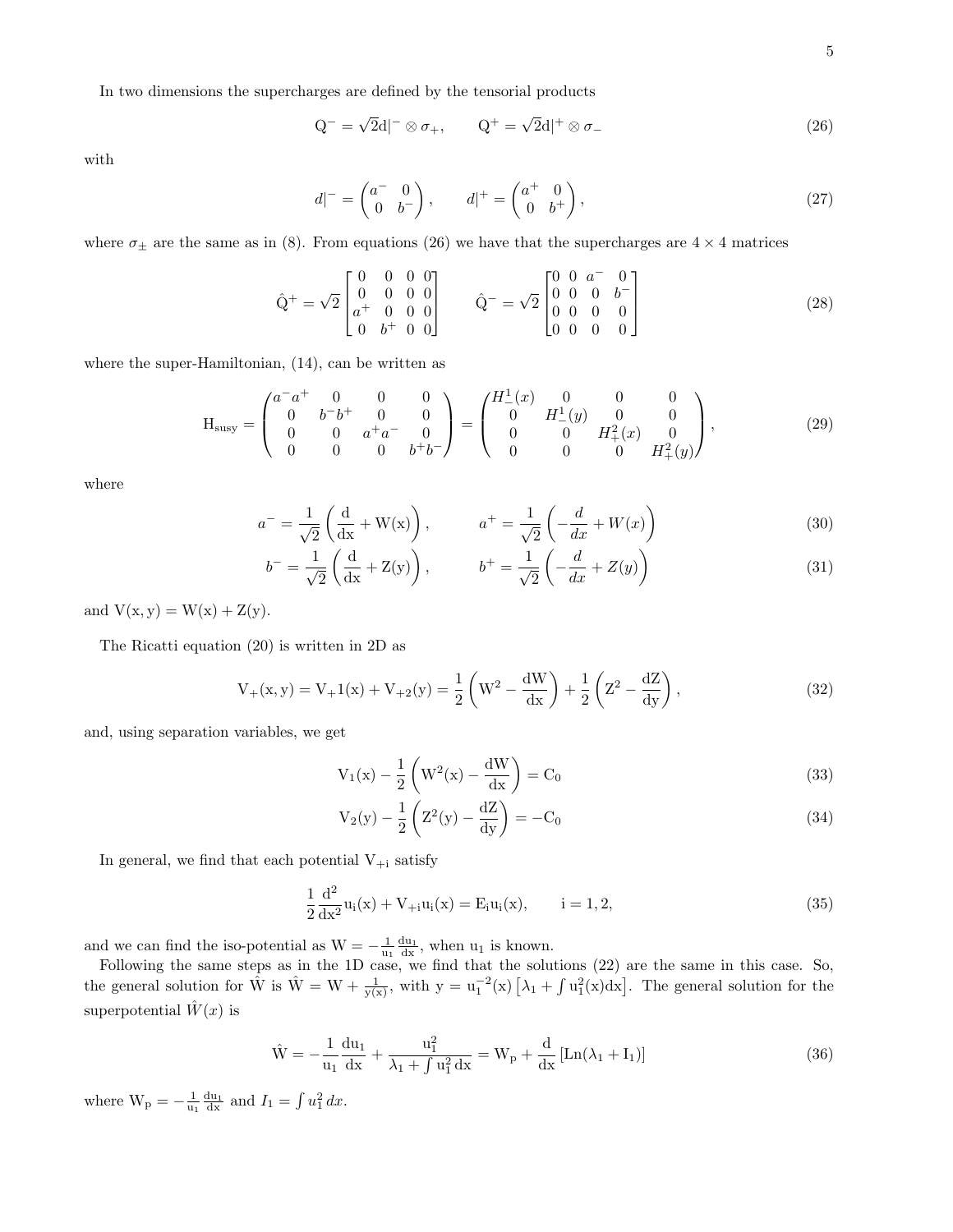In the same manner, we have that

$$
\hat{Z} = -\frac{1}{u_2} \frac{du_2}{dy} + \frac{u_2^2}{\lambda_2 + \int u_2^2 dy} = Z_p + \frac{d}{dy} [\text{Ln}(\lambda_2 + I_2)]
$$
\n(37)

with  $Z_p = -\frac{1}{u_2} \frac{su_2}{dy}$  and  $I_2 = \int u_2^2 dy$ .

On the other hand, using the Ricatti equation, we can build a generalization for the isopotential, using the new potential  $\hat{W}$ , as

$$
\hat{V}_{+1}(x,\lambda_1) = \frac{1}{2} \left( \hat{W}^2 - \hat{W}' \right) = V_+(x) - \frac{2u_1 \frac{du_1}{dx}}{\lambda_1 + I_1} + \frac{u_1^4}{(\lambda_1 + I_1)^2}
$$
\n(38)

For the other coordinate, we have

$$
\hat{V}_{+2}(y,\lambda_2) = \frac{1}{2} \left( \hat{Z}^2 - \frac{d\hat{Z}}{dy} \right) = V_+(y) - \frac{2u_2 \frac{du_2}{dy}}{\lambda_2 + I_2} + \frac{u_2^4}{(\lambda_2 + I_2)^2}.
$$
\n(39)

The general solutions for  $\hat{u}_i$  depends on the initial solutions to the original Schrödinger equations in the variables  $(x,y)$ , that is,  $u_1 = u_1(x)$ ,  $u_2 = u_2(y)$ , being

$$
\hat{u}_1(x,\lambda_1) = C_1(\lambda_1) \frac{u_1}{\lambda_1 + I_1}, \qquad \hat{u}_2(y,\lambda_2) = C_2(\lambda_2) \frac{u_2}{\lambda_2 + I_2}.
$$
\n(40)

where the variables  $C_i(\lambda_i)$  have the same properties that  $g(\lambda)$  obtained in the 1D case.

#### B. Application to cosmological Taub model

The Wheeler-DeWitt equation for the cosmological Taub model is given by

$$
\frac{\partial^2 \Psi}{\partial \alpha^2} - \frac{\partial^2 \Psi}{\partial \beta^2} + e^{4\alpha} V(\beta) \Psi = 0
$$
\n(41)

where  $V(\beta) = \frac{1}{3} (e^{-8\beta} - 4e^{-2\beta})$ . This equations can be separated using  $x_1 = 4\alpha - 8\beta$  and  $x_2 = 4\alpha - 2\beta$ , rendering

$$
-\frac{\partial^2 f_1(x_1)}{\partial x_1^2} + \frac{1}{144} e^{x_1} f_1(x_1) = \frac{\omega^2}{4} f_1(x_1), \qquad -\frac{\partial^2 f_2(x_2)}{\partial x_2^2} + \frac{1}{9} e^{x_2} f_2(x_2) = \omega^2 f_2(x_2),\tag{42}
$$

where the parameter  $\omega$  is the separation constant. These equations possess the solutions

$$
f_1 = K_{i\omega} \left( \frac{1}{6} e^{\frac{x_1}{2}} \right), \qquad f_2 = L_{2i\omega} \left( \frac{2}{3} e^{\frac{x_2}{2}} \right) + K_{2i\omega} \left( \frac{2}{3} e^{\frac{x_2}{2}} \right)
$$
(43)

where K (or I) is the modified Bessel function of imaginary order, and the functions L is define as

$$
L_{2i\omega} = \frac{\pi i}{2\sinh(2\omega\pi)} \left( I_{2i\omega} + I_{-2i\omega} \right) .
$$

Using equations (38) and (39) we obtain the isopotential for this model

$$
\hat{V}(x_1) = V_+(x_1) - \frac{2K_{i\omega}K'_{i\omega}}{\lambda_1 + I_1} + \frac{K^4_{i\omega}}{(\lambda_1 + I_1)^2}, \qquad \hat{V}(x_2) = V_+(x_2) - \frac{2\left(L_{2i\omega} + K_{2i\omega}\right)\left(L_{2i\omega} + K_{2i\omega}\right)^{\prime}}{\lambda_2 + I_2} + \frac{\left(L_{2i\omega} + K_{2i\omega}\right)^4}{\left(\lambda_2 - I_2\right)^2}
$$
\n(44)

Using (40) we can obtain general solutions for the functions  $f_1$  and  $f_2$  in the following way

$$
\hat{f}_1 = \frac{C_1 K_{i\omega} \left(\frac{1}{6} e^{\frac{x_1}{2}}\right)}{\lambda_1 + I_1}, \qquad \hat{f}_2 = \frac{C_2 \left[L_{2i\omega} \left(\frac{2}{3} e^{\frac{x_2}{2}}\right) + K_{2i\omega} \left(\frac{2}{3} e^{\frac{x_2}{2}}\right)\right]}{\lambda_2 + I_2}
$$
(45)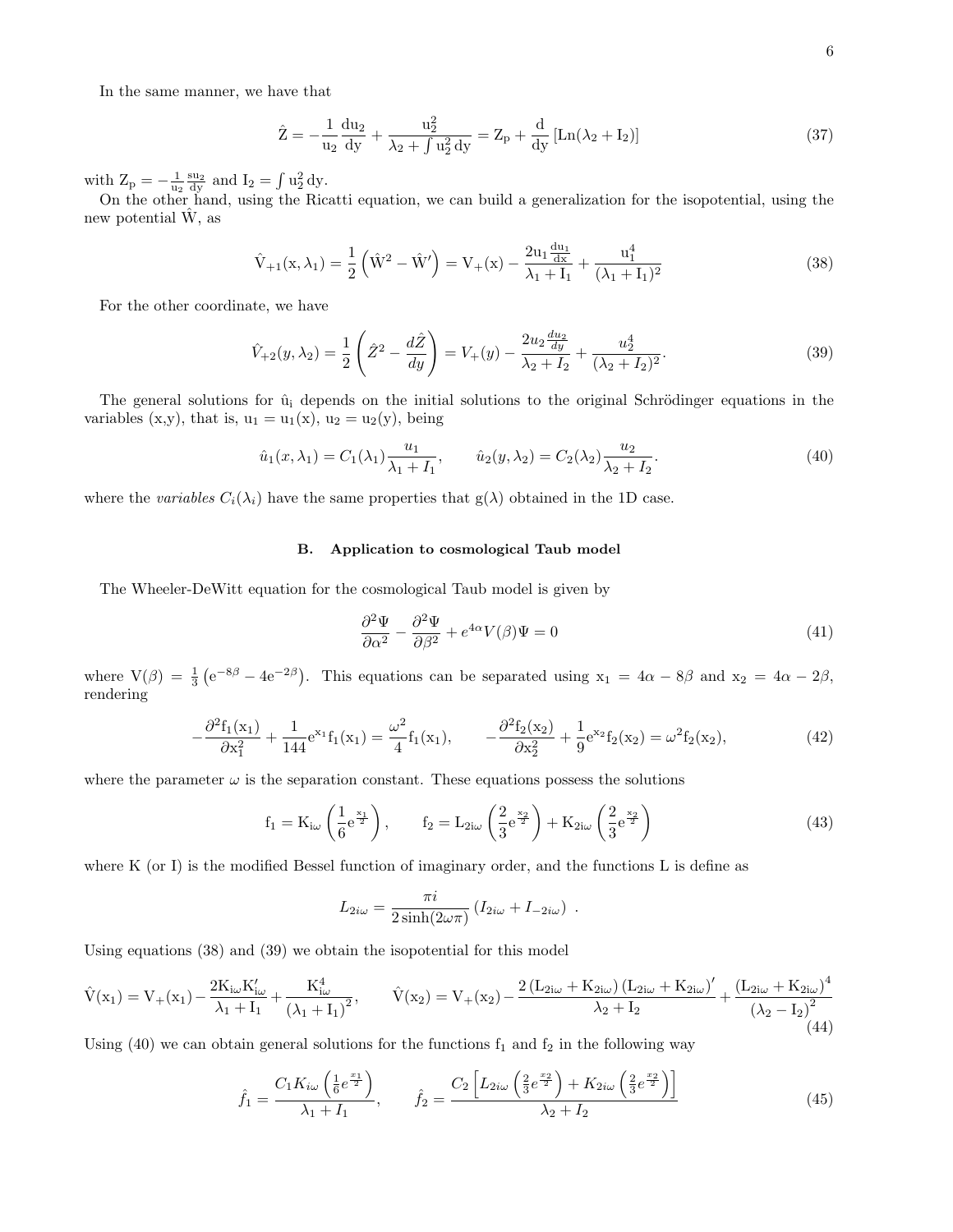# III. DIFFERENTIAL APPROACH: GRASSMANN VARIABLES

The supersymmetric scheme has the particularity of being very restrictive, because there are many constraint equations applied to the wave function. So, in this work and in others, we found that there exist a tendency for supersymmetric vacua to remain close to their semiclassical limits, because the exact solutions found are also the lowest-order WKB like approximations, and do not correspond to the full quantum solutions found previously for particular models.[14–18]

Mantaining the structure of the equations (13), (14), (15) and (16), taking the differential representation for the fermionic operator  $\hat{b} \leftrightarrow \psi^{\mu}$  for convenience in the calculations, and changing the function  $W \to \frac{\partial S}{\partial q^{\mu}}$ , the supercharges for the n-dimensional case read as

$$
\hat{\mathbf{Q}}^{-} = \psi^{\mu} \left[ \mathbf{P}_{\mu} + \mathbf{i} \frac{\partial \mathbf{S}}{\partial \mathbf{q}^{\mu}} \right], \qquad \hat{\mathbf{Q}}^{+} = \bar{\psi}^{\nu} \left[ \mathbf{P}_{\nu} - \mathbf{i} \frac{\partial \mathbf{S}}{\partial \mathbf{q}^{\nu}} \right], \tag{46}
$$

where S is known as the super-potential functions which are related to the physical potential under consideration, when the hamiltonian density is written as the Hamilton-Jacobi equation, and the following algebra for the variables  $\psi^{\mu}$  and  $\bar{\psi}^{\nu}$ , (similar to equation (6))

$$
\{\psi^{\mu}, \bar{\psi}^{\nu}\} = \eta^{\mu\nu}, \qquad \{\psi^{\mu}, \psi^{\nu}\} = 0, \qquad \{\bar{\psi}^{\mu}, \bar{\psi}^{\nu}\} = 0.
$$
 (47)

these rules are satisfied when we use a differential representation for these  $\psi^{\mu}, \bar{\psi}^{\nu}$  variables in terms of the Grassmann numbers, as

$$
\psi^{\mu} = \eta^{\mu\nu} \frac{\partial}{\partial \theta^{\nu}}, \qquad \bar{\psi}^{\nu} = \theta^{\nu}, \qquad (48)
$$

where  $\eta^{\mu\nu}$  is a diagonal constant matrix, its dimensions depending on the independent bosonic variables that appear in the bosonic hamiltonian. Now the superhamiltonian is written as

$$
H_S = \frac{1}{2} \{ \hat{Q}^+, \hat{Q}^-\} = \mathcal{H}_0 + \frac{\hbar}{2} \frac{\partial^2 S}{\partial q^\mu \partial q^\nu} \left[ \bar{\psi}^\mu, \psi^\nu \right],\tag{49}
$$

where  $\mathcal{H}_0 = \Box + U(q^{\mu})$  is the quantum version of the classical bosonic hamiltonian,  $\Box$  is the d'Alambertian in three dimension when we have three bosonic independent coordinates, and  $U(q^{\mu})$  is the potential energy in consideration.

The superspace for three dimensional model becomes  $(q_1, q_2, q_3, \theta^0, \theta^1, \theta^2)$ , where the variables  $\theta^i$  are the coordinate in the fermionic space, as the Grassmann numbers, which have the property of  $\theta^i \theta^j = -\theta^j \theta^i$ , and the wavefunction has the representation

$$
\Psi = \mathcal{A}_{+} + \mathcal{B}_{0}\theta^{0}, \qquad 1 \text{ dimension} \tag{50}
$$

$$
\Psi = \mathcal{A}_{+} + \mathcal{B}_{0}\theta^{0} + \mathcal{B}_{1}\theta^{1} + \mathcal{A}_{-}\theta^{0}\theta^{1}, \qquad 2 \text{dimensions}
$$
\n(51)

$$
\Psi = \mathcal{A}_{+} + \mathcal{B}_{\nu}\theta^{\nu} + \frac{1}{2}\epsilon_{\mu\nu\lambda}\mathcal{C}^{\lambda}\theta^{\mu}\theta^{\nu} + \mathcal{A}_{-}\theta^{0}\theta^{1}\theta^{2}, \qquad \text{3 dimensions} \tag{52}
$$

where the indices  $\mu, \nu, \lambda$  values are 0,1 and 2, and  $\mathcal{A}_{\pm}, \mathcal{B}_{\nu}$  and  $\mathcal{C}^{\lambda}$  are bosonic functions which depend on the bosonic coordinates  $q^{\mu}$  and not on the Grassmann numbers. Here, the wavefunction representation structure is set in terms of  $2^n$  components, for n independent bosonic coordinates, with half of the terms coming from the bosonic (fermionic) contribution into the wavefunction.

It is well known that the physical states are determined by the applications of the supercharges  $\hat{Q}$ <sup>−</sup> and  $\hat{Q}$ <sup>+</sup> on the wavefunctions, that is

$$
\hat{\mathbf{Q}}^-\Psi = 0, \qquad \hat{\mathbf{Q}}^+\Psi = 0,\tag{53}
$$

where we use the usual representation for the momentum  $P_{\mu} = -i\hbar \frac{\partial}{\partial q^{\mu}}$ . Considering the 2D case, the last second equation gives

$$
\theta^0 \; : \; \left[ \frac{\partial A_+}{\partial q^0} - A_+ \frac{\partial S}{\partial q^0} \right] = 0,\tag{54}
$$

$$
\theta^1 \; : \; \left[ \frac{\partial A_+}{\partial q^1} - A_+ \frac{\partial S}{\partial q^1} \right] = 0,\tag{55}
$$

$$
\theta^0 \theta^1 \; : \; \left[ \frac{\partial B_1}{\partial q^0} - B_1 \frac{\partial S}{\partial q^0} \right] - \left[ \frac{\partial B_0}{\partial q^1} - B_0 \frac{\partial S}{\partial q^1} \right] = 0,\tag{56}
$$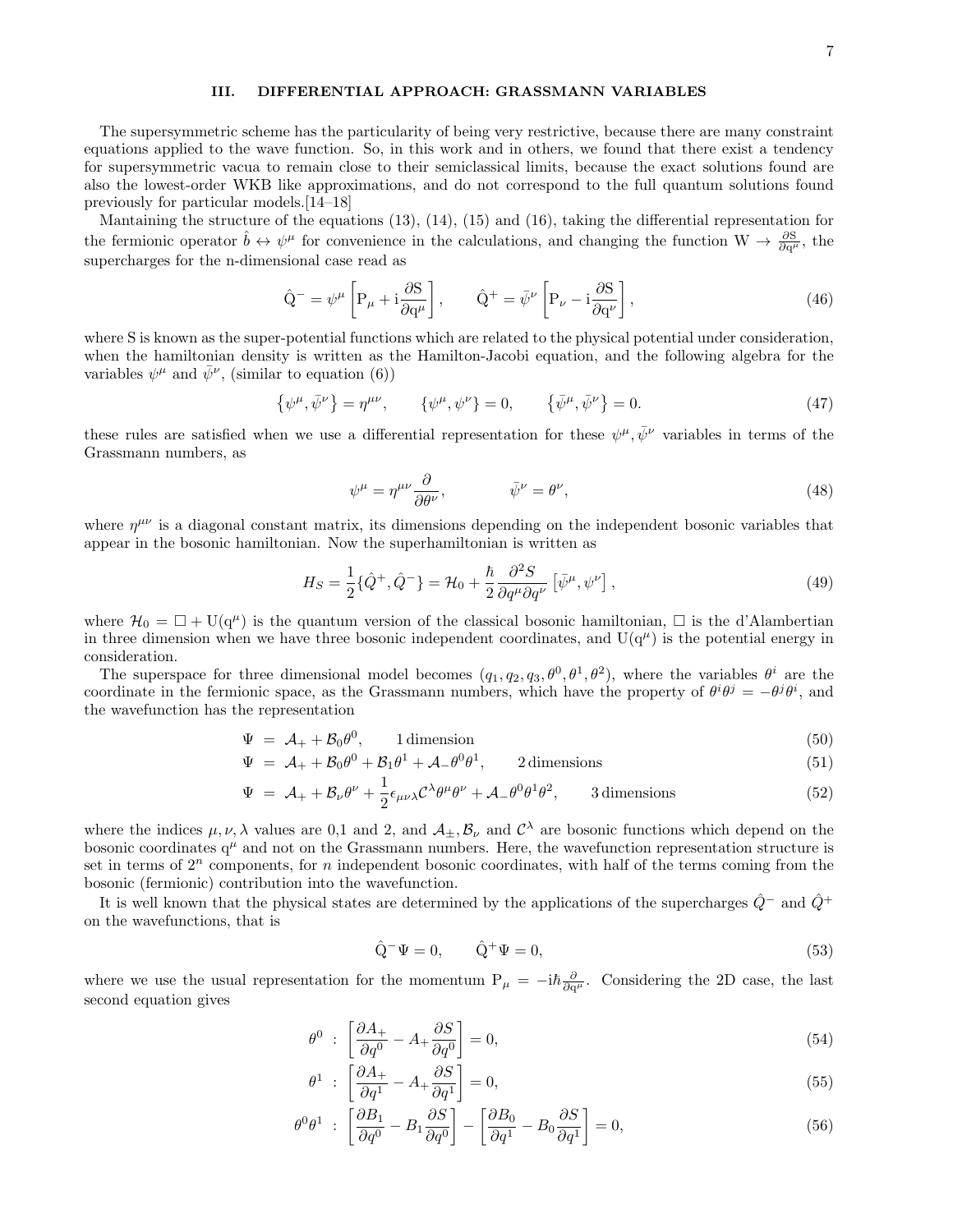from (54) and (55) we obtain the relation  $\frac{\partial A_+}{\partial q^{\mu}} - A_+ \frac{\partial S}{\partial q^{\mu}} = 0$  with the solution  $A_+ = a_+ e^S$ .

On the other hand, the first equation in (53) gives

$$
\theta^0 \; : \; \left[ \frac{\partial A_-}{\partial q^1} + A_- \frac{\partial S}{\partial q^1} \right] = 0,\tag{57}
$$

$$
\theta^1 \; : \; \left[ \frac{\partial A_-}{\partial q^0} + A_- \frac{\partial S}{\partial q^0} \right] = 0,\tag{58}
$$

$$
free\ term\ \colon -\left[\frac{\partial B_0}{\partial q^0} + B_0 \frac{\partial S}{\partial q^0}\right] + \left[\frac{\partial B_1}{\partial q^1} + B_1 \frac{\partial S}{\partial q^1}\right] = 0,\tag{59}
$$

the free term equation is written as  $\eta^{\mu\nu}(\partial_{\mu}B_{\nu} + B_{\nu}\partial_{\mu}S) = 0$ , and taking the ansatz  $B_{\mu} = e^{-S}\partial_{\nu}f_{+}(q^{\mu})$ , the equation (56) is fulfilled, so we obtain for the free term,

$$
\Box f_{+} + 2\eta^{\mu\nu}\nabla_{\mu}S\nabla_{\nu}f_{+} = 0, \qquad (60)
$$

with the solution to  $f_+ = h(q^1 - q^2)$ , with h an arbitrary function depending of its argument. However, this function f must depend on the potential under consideration.

Also, equations (57) and (58) are written as

$$
\frac{\partial \mathbf{A}_{-}}{\partial \mathbf{q}^{\mu}} + \mathbf{A}_{-} \frac{\partial \mathbf{S}}{\partial \mathbf{q}^{\mu}} = 0, \qquad \frac{1}{\mathbf{A}_{-}} \frac{\partial \mathbf{A}_{-}}{\partial \mathbf{q}^{\mu}} = -\frac{\partial \mathbf{S}}{\partial \mathbf{q}^{\mu}} \qquad \rightarrow \qquad \frac{\partial \mathbf{L} \mathbf{n} \mathbf{A}_{-}}{\partial \mathbf{q}^{\mu}} = -\frac{\partial \mathbf{S}}{\partial \mathbf{q}^{\mu}} \tag{61}
$$

whose solution is  $A_{-} = a_{-}e^{-S}$ . In this way, all functions entering the wavefunction are

$$
A_{\pm} = a_{\pm} e^{\pm S}
$$
,  $B_0 = e^{-S} \partial_0(f_+)$ ,  $B_1 = e^{-S} \partial_1(f_+)$ .

# A. The unnormalized probability density

To obtain the wavefunction probability density  $|\Psi|^2$  in this supersymmetric fashion, we need first to integrate over the Grassmann variables  $\theta^i$ . This procedure is well known, [21] and here we present the main ideas. Let  $\Psi_1$  and  $\Psi_2$  be two functions that depend on Grassmann numbers, the product  $\langle \Psi_1, \Psi_2 \rangle$  is defined as

$$
\langle \Psi_1, \Psi_2 \rangle = \int (\Psi_1(\theta^*))^* \Psi_2(\theta^*) e^{-\sum_i \theta_i^* \theta_i} \Pi_i d\theta_i^* d\theta_i, \qquad (C\theta_i \cdots \theta_r)^* = \theta_r^* \cdots \theta_i^* C^*,
$$

and the integral over the Grassmann numbers is  $\int \theta_i^* \theta_i \cdots \theta_m \theta_m^* d\theta_m d\theta_m \cdots d\theta_i^* d\theta_i = 1$ .

In 2D, the main contributions to the term  $e^{-\sum_i \theta_i^* \theta_i}$  come from

$$
e^{-\sum_i \theta_i^* \theta_i} = e^{\sum_i \theta_i \theta_i^*} = 1 + \theta^0 \theta^{*0} + \theta^1 \theta^{*1} + \theta^0 \theta^{*0} \theta^1 \theta^{*1}
$$

and using that  $\int \theta d\theta = 1$ , and  $\int d\theta = 0$ , which act as a filter, we obtain that

$$
|\Psi|^2=\mathcal{A}_+^*\mathcal{A}_++\mathcal{B}_0^*\mathcal{B}_0+\mathcal{B}_1^*\mathcal{B}_1+\mathcal{A}_-^*\mathcal{A}_-.
$$

By demanding that  $|\Psi|^2$  does not diverge when  $|q^0|, |q^1| \to \infty$ , only the contribution with the exponential  $e^{-2S}$ will remain.

### IV. BEYOND SUSY FACTORIZATION

Although most of the SUSY partners of 1D Schrödinger problems have been found,  $[1]$  there are still some unveiled aspects of the factorization procedure. We have shown this for the simple harmonic oscillator in previous works, $[2, 3]$  and will procede here in the same way for the problem of the modified Pöschl-Teller potential. The factorization operators depend on two supersymmetric type parameters, which when the operator product is inverted allow us to define a new SL operator, which includes the original QM problem.

The Hamiltonian of a particle in a modified Pöschl-Teller potential is  $[1, 22]$ 

$$
H_{m+1}\Psi = \left(-\frac{\hbar^2}{2\mu}\frac{d^2}{dx^2} - \frac{\alpha^2 m(m+1)}{\cosh^2 \alpha x}\right)\Psi = E\Psi ,
$$
\n(62)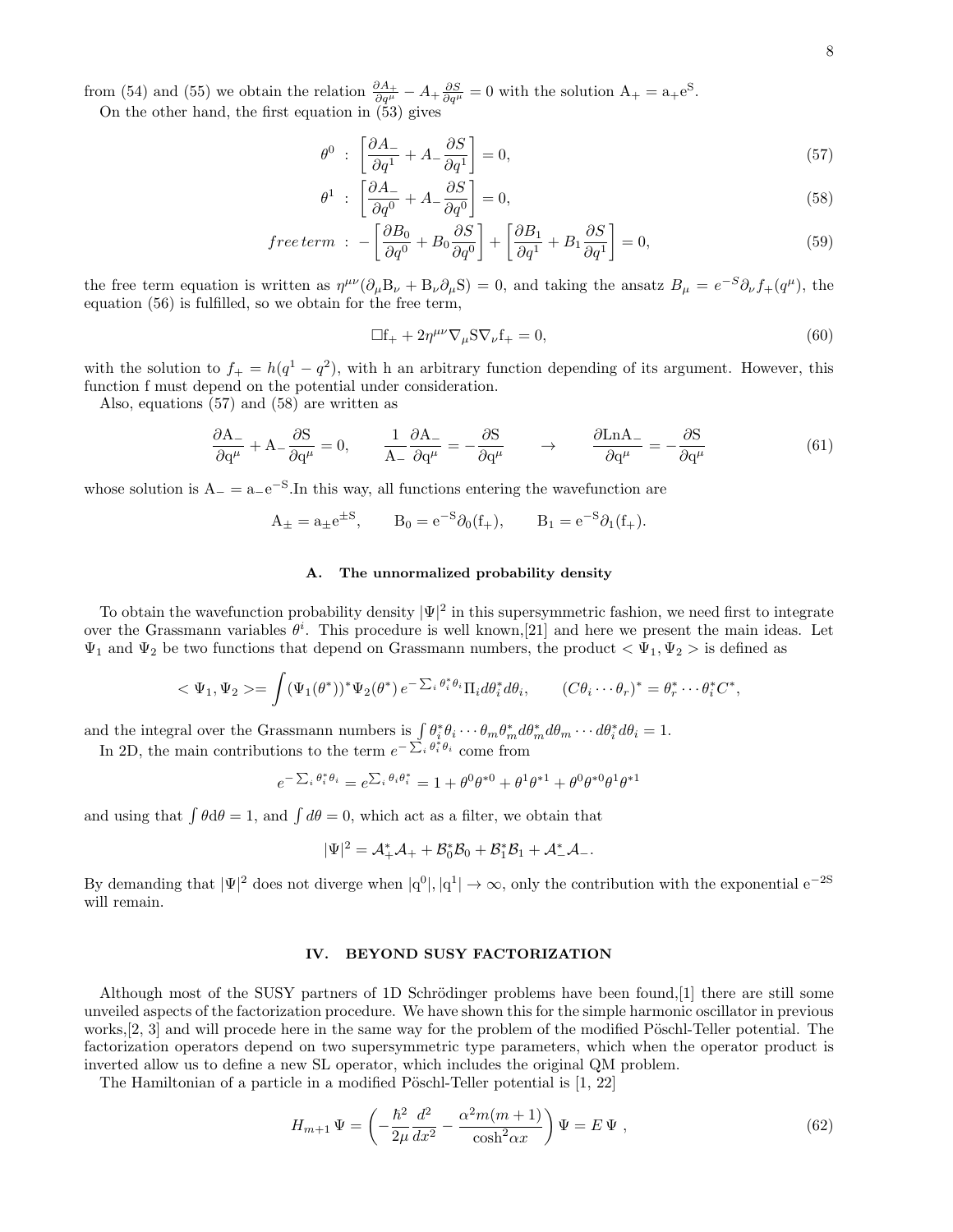where  $\alpha > 0$ , and the integer m is greater than 0. To shorten the algebraic equations we shall set  $\frac{\hbar^2}{2m}$  $\frac{h^2}{2\mu}=1.$ 

The eigenvalue problem may be solved using the Infeld  $&$  Hull's (IH) factorizations, [23]

$$
A_{m+1}^{+}A_{m+1}^{-}\psi_{m-n}^{m} = (H_{m+1} + \epsilon_{m+1})\psi_{m-n}^{m},\tag{63a}
$$

$$
A_m^- A_m^+ \psi_{m-n}^m = (H_{m+1} + \epsilon_m) \psi_{m-n}^m,\tag{63b}
$$

where the IH raising/lowering operators are given by

$$
A_m^{\pm} = k(x, m) \mp \frac{d}{dx} \,. \tag{64}
$$

where  $k(x, m) = \alpha m \tanh \alpha x$ ; also  $\epsilon_m = \alpha^2 m^2$ , and n is the eigenvalue index,

$$
\Psi_n = \psi_{m-n}^m, \qquad E_n = -\epsilon_{m-n} = -\alpha^2 (m-n)^2, \qquad n = 0, 1, 2... < m. \tag{65}
$$

Beginning with the zeroth order eigenfunctions The eigenfunctions can be found by successive applications of the raising operator, which only increases the value of the upper index. That is,

$$
\psi_{\ell}^{\ell}(x) = \sqrt{\frac{\alpha \Gamma(\ell + \frac{1}{2})}{\sqrt{\pi} \Gamma(\ell)}} \cosh^{-\ell} \alpha x.
$$
\n(66)

we repeatedly apply the creation operator  $A_{s+1}^- \psi_\ell^s = \psi_\ell^{s+1}$ . Note that from (63),  $A_m^- A_m^+$  and  $A_m^+ A_m^-$  give different Hamiltonian operators.

# A. Two parameter factorization of the Pöschl-Teller Hamiltonian

Following our previous work,[2, 3] we define two non-mutually adjoint first order operators,

$$
B_m = \eta_m^{-1} \frac{d}{dx} + \beta_m, \qquad B_m^* = -\eta_m \frac{d}{dx} + \beta_m, \qquad (67)
$$

where  $\beta_m$  and  $\eta_m$  are functions of x, and we require that  $B_{m+1}B_{m+1}^* = H_{m+1} + \epsilon_{m+1}$ . Then  $\beta_{m+1}$  and  $\eta_{m+1}$ are the solutions of

$$
-\frac{\eta'}{\eta} + \frac{\beta}{\eta} - \beta \eta = 0, \qquad \frac{\beta'}{\eta} + \beta^2 = -\frac{\alpha^2 m(m+1)}{\cosh^2 \alpha x} + \epsilon.
$$
 (68)

By multiplying the first equation by  $\beta/\eta$  and adding, we have that

$$
\left(\frac{\beta_{m+1}}{\eta_{m+1}}\right)' + \left(\frac{\beta_{m+1}}{\eta_{m+1}}\right)^2 = -\frac{\alpha^2 m(m+1)}{\cosh^2 \alpha x} + \epsilon_{m+1}.
$$
\n(69)

This Ricatti equation was found in [24], it has the solution  $\beta/\eta = D \tanh \alpha x$ , with  $\epsilon = D^2$ , and two possible values for D,  $D = \alpha(m+1)$ ,  $-\alpha m$ . If we simply set  $\eta_m \to 1$ , we recover the factorization (63a).

The constant  $\epsilon$  is usually related to the lowest energy eigenvalue, but here the two different values come from the index asymmetry in the factorizations (63). Following Ref.[24], we solve for  $D = \alpha(m+1)$ .

The general solution to the pair of coupled equations (68) is

$$
\eta_{m+1}(x) = \left[1 + \frac{\gamma_2 \operatorname{sech}^{2(m+1)} \alpha x}{\left(1 + \gamma_1 \int_0^x \operatorname{sech}^{2(m+1)} \alpha y \, dy\right)^2}\right]^{-1/2},\tag{70}
$$

and

$$
\beta_{m+1}(x) = \left[ \alpha(m+1) \tanh \alpha x + \frac{\gamma_1 \operatorname{sech}^{2(m+1)} \alpha x}{1 + \gamma_1 \int_0^x \operatorname{sech}^{2(m+1)} \alpha y \, dy} \right] \times \eta_{m+1}(x) \,. \tag{71}
$$

where  $\gamma_1$  has to satisfy  $|\gamma_1| < 2\alpha \Gamma(m+3/2)/(\sqrt{\pi} \Gamma(m+1))$ . The corresponding condition on  $\gamma_2$  involves trascendental functions, but one may use  $\gamma_2 > -1 + \gamma_1^2$  determine the  $(\gamma_1, \gamma_2)$  parameter space. When  $\gamma_1 =$  $\gamma_2 = 0$  we recover the original IH raising/lowering operators.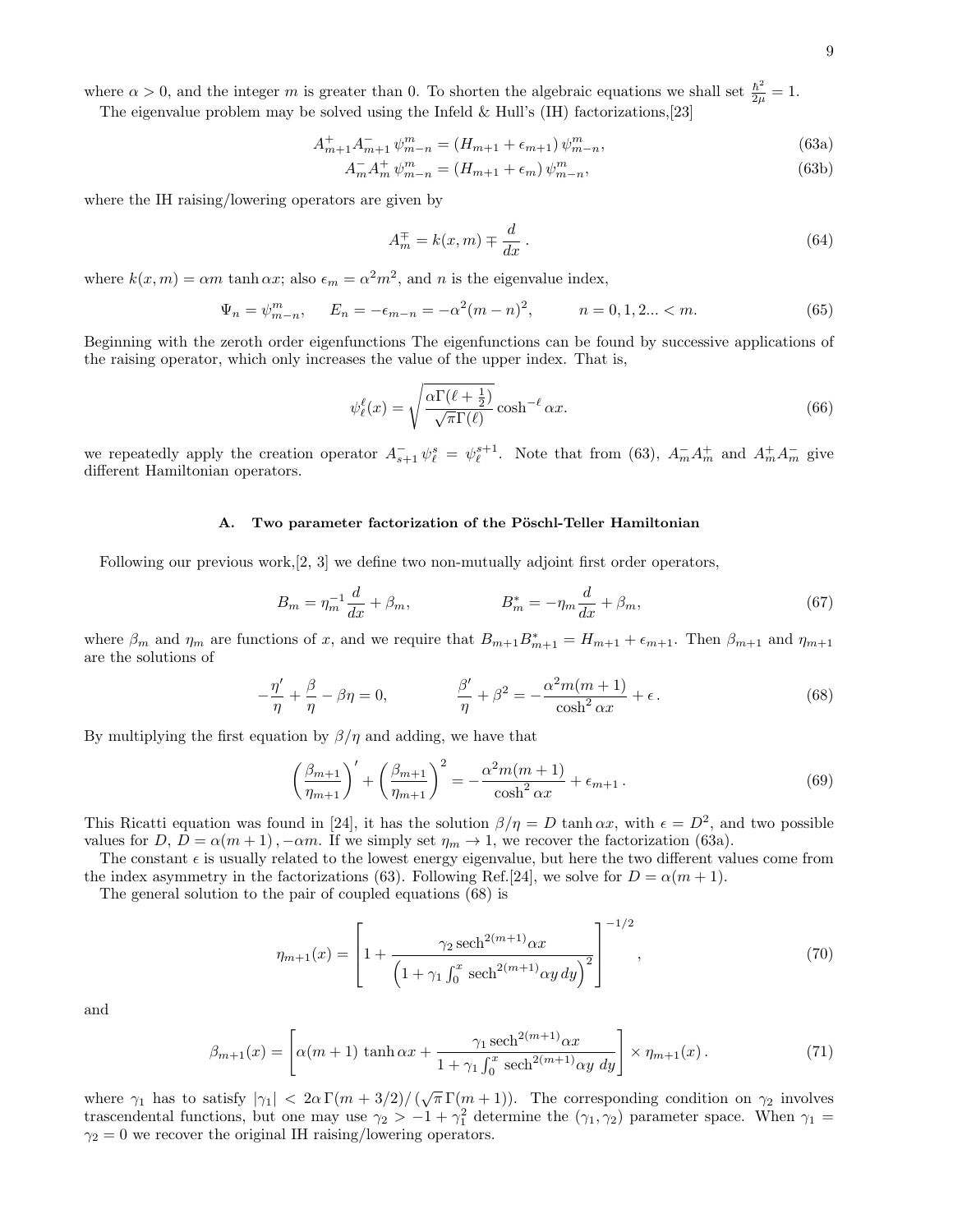#### B. Reversing the operator product: new Sturm-Liouville operator

Now we invert the first order operators' product, keeping in mind eq.(63b),

$$
B_m^* B_m = -\frac{d^2}{dx^2} + 2\frac{\eta_m'}{\eta_m} \frac{d}{dx} + \left( V_0 + \epsilon_m - \eta_m \beta_m' - \frac{\beta_m'}{\eta_m} \right) . \tag{72}
$$

Then we can define a new Sturm-Liouville (SL) eigenvalue problem  $\mathcal{L}\Phi_n + \omega(x)E_n\Phi_n = 0$ , where

$$
\mathcal{L} = \frac{d}{dx} \left[ \eta_m^{-2} \frac{d}{dx} \right] + \left( \epsilon_m - \beta_m^2 \right) \left( 1 + \eta_m^{-2} \right) - \alpha^2 m(m+1) \operatorname{sech}^2(\alpha x) \tag{73}
$$

$$
\Phi_n = \phi_{m-n}^m \equiv B_m^* \,\psi_{m-n}^{m-1} \,,\tag{74}
$$

with the weight function  $\omega(x) = \eta_m^{-2}(x)$ .

This new SL operator is isospectral to the original PT problem. The zeroth-order eigenfunction is easily found by solving  $\overline{B}\phi_0 = \left[\frac{d}{dx} + \beta_m \eta_m\right] \Phi_0 = 0$  which gives

$$
\Phi_0 = \eta_m(x) \times \frac{\text{sech}^{m+1}(\alpha x)}{1 + \gamma_1 \int_0^x \text{sech}^{2(m+1)}(\alpha y) \, dy} \tag{75}
$$

#### C. Regions in the two-parameter space

We may recover the original QM problem when  $\gamma_1 = \gamma_2 = 0$ , the origin of the two-parameter space. Moreover, the SUSY partner of the PT problem arises when one sets  $\gamma_2 = 0$ , moving along the horizontal axis. In this case,  $\mathcal{L}$  becomes

$$
\mathcal{L} = \frac{d^2}{dx^2} + \alpha^2 \lambda(\lambda + 1) \operatorname{sech}^2(\alpha x) - 2S_1^2(\alpha x) - 4\alpha \lambda \tanh(\alpha x) S_1(\alpha x) \tag{76}
$$

where  $\lambda = m + 1$ , with  $S_1(\alpha x) = \frac{\gamma_1 \operatorname{sech}^{2\lambda}(\alpha x)}{\lambda}$  $\frac{\gamma_1 \text{sech}(\alpha x)}{1+\gamma_1 \int_0^x \text{sech}^{2\lambda} \alpha y \, dy}$ , and  $\omega(x) = 1$ . These in turn define a SUSY PT problem

$$
\left[-\frac{d^2}{dx^2} + \tilde{V}(x)\right]\Phi_n = E_n\Phi_n(x)
$$
\n(77)

where the partner SUSY potentials are given by

$$
\widetilde{V} = -\alpha^2 \lambda(\lambda + 1) \operatorname{sech}^2(\alpha x) + 2S_1^2(\alpha x) + 4\alpha \lambda \tanh(\alpha x) S_1(\alpha x)
$$
\n(78)

The zero-order eigenfunction is defined by  $B^{-}\phi_0 = 0$ , that is

$$
\phi_0 = \frac{\text{sech}^{\lambda}(\alpha x)}{1 + \gamma_1 \int_0^x \text{sech}^{2\lambda}(\alpha y) \, dy} \tag{79}
$$

### V. QUASI-EXACTLY SOLVABLE POTENTIALS

In exactly solvable problems the whole spectrum is found analytically, but the vast majority of problems have to be solved numerically. A new possibility arised with the class of QES potentials, where a subset of the spectrum may be found analytically.[25–27] QES potentials have been studied using the Lie algebraic method [25]: Manning,[28] Razavy[29], and Ushveridze[30] potentials belong to this class (see also [31]). Theses are double well potentials, which received much attention due to their applications in theoretical and experimental problems. Furthermore, hyperbolic type potentials are found in many physical applications, like the Rosen-Morse potential,[32] Dirac type hyperbolic potentials,[33] bidimensional quantum dot,[34] Scarf type entangled states,[35] etc. QES potentials classification have been given by Turbiner,[25] and Ushveridze.[30]

Here we show that the Lie algebraic procedure may impose strict restrictions on the solutions: we shall construct here analytical solutions for the Razavy type potential  $V(x) = V_0 (\sinh^4(x) - k \sinh^2(x))$  based on the polynomial solutions of the related Confluent Heun Equation (CHE) [36], and show that in that case the energy eigenvalues diverge when  $k \to -1$ , a feature solely of the procedure. We shall also show that other QES potentials may be found that do not belong to any of the potentials found using the Lie algebraic method.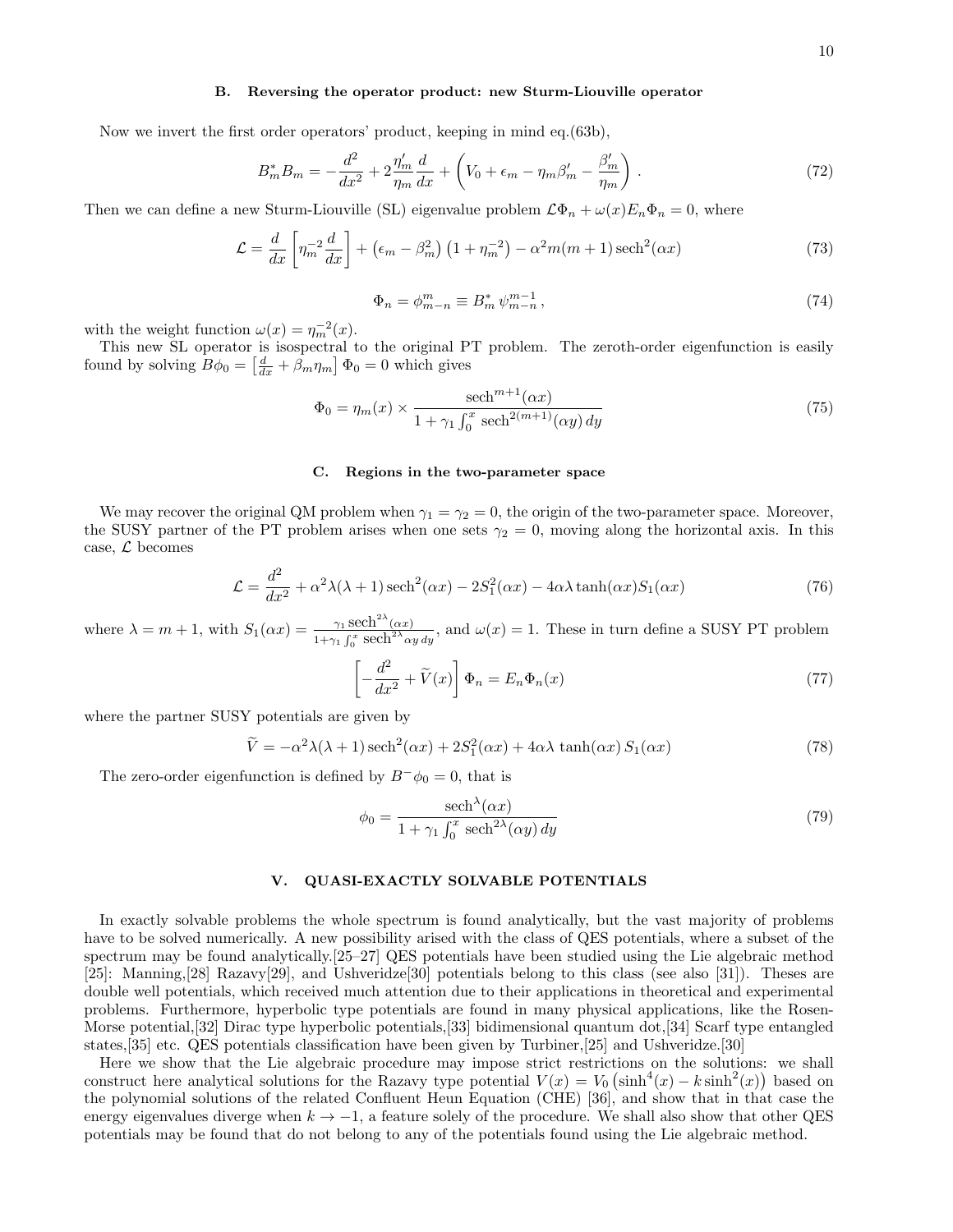# A. A Razavy type QES potential

Let us consider Schrödinger's problem for the Razavy type potential  $V(x) = V_0 (\sinh^4(x) - k \sinh^2(x))$ ,

$$
\frac{-\hbar^2}{2\mu} \frac{d^2\psi(x)}{dx^2} + V_0 \left(\sinh^4(\lambda x) - k\sinh^2(\lambda x)\right) \psi(x) = E\psi(x)
$$
\n(80)

For simplicity, we set  $\mu = \hbar = \lambda = 1.55, 37$ 

Here the potential function is the hyperbolic Razavy potential  $V(x) = \frac{1}{2} (\zeta \cosh(2x) - M)^2$ , with  $V_0 = 2\zeta^2$ , where M energy levels are found if M is a positive integer. [29] It may also be viewed as the Ushveridze potential  $V(x) = 2\xi^2 \sinh^4(x) + 2\xi \left[ \xi - 2(\gamma + \delta) - 2\ell \right] \sinh^2(x) + 2(\delta - \frac{1}{4})(\delta - \frac{3}{4}) \operatorname{csch}^2(x) - 2(\gamma - \frac{1}{4})(\gamma - \frac{3}{4}) \operatorname{sech}^2(x)$ , when  $\gamma = \frac{1}{4}$  and  $\delta = \frac{3}{4}$ , or viceversa, [30] which is QES if  $\ell = 0, 1, 2, \cdots$  (with  $\delta \ge \frac{1}{4}$ ). El-Jaick *et al.* showed that it is also QES if  $\ell$  =half-integer and  $\gamma, \delta = \frac{1}{4}, \frac{3}{4}, [38]$ .

In the case of the Razavy potential, the solutions obtained by Finkel et al., are

$$
\psi_{\sigma\eta} (x, E_R) \propto (\sinh x)^{\frac{1}{2}(1-\sigma-\eta)} (\cosh x)^{\frac{1}{2}(1-\sigma+\eta)} e^{-\frac{\zeta}{2}\cosh(2x)} \sum_{j=0}^n \frac{\hat{P}_j^{\sigma\eta} (E_R)}{(2j+\frac{\eta-\sigma+1}{2})!} \cosh^{2j}(x) \tag{81}
$$

with the parameters  $(\sigma, \eta) = (\pm 1, 0)$  or  $(0, \pm 1)$ , the energy eigenvalues being the roots of the polynomials  $P_{j+1}^{\sigma\eta}(E_R)$ , satisfying the three term recursive relations

$$
\hat{P}_{j+1}^{\sigma \eta} = (E_R - b_j) \,\hat{P}_j^{\sigma \eta} \,(E_R) - a_j \hat{P}_{j-1}^{\sigma \eta} \,(E_R) \,, \qquad j \ge 0 \tag{82}
$$

with  $E_R = 2E$ , and

$$
a_j = 16\zeta j(2j - \sigma + \eta)(j - n - 1)
$$
  
\n
$$
b_j = -4j(j + 1 - \sigma + 2\zeta) + (2n + 1)(2(n - \sigma) + 3) + \zeta(\zeta - 2\eta + 4n)
$$
\n(83)

# B. Symmetric solutions for  $V(x) = V_0 \sinh^4(x)$

To find the even solutions to eq.(80) with  $k = 0$ , let us set  $\beta(x) = \cosh^2(x)$ , to get

$$
\beta (\beta - 1) \frac{d^2 \psi}{d\beta^2} + \left(\beta - \frac{1}{2}\right) \frac{d\psi}{d\beta} + \frac{1}{4} \left[2E - 2V_0 \beta^2 + 4V_0 \beta - 2V_0\right] = 0
$$
\n(84)

and to ensure that  $\psi(x)$  vanishes as  $x \to \pm \infty$ , let  $\psi(x) = e^{-\frac{\alpha}{2}\beta} f(\beta)$ . Previous works may not include square integrable solutions to the Razavy potential. [39–41] By requiring  $\alpha^2 = 2V_0$ , we obtain [42]

$$
\beta \left(\beta - 1\right) \frac{d^2 f}{d\beta^2} + \left[ -\alpha \beta \left(\beta - 1\right) + \left(\beta - \frac{1}{2}\right) \right] \frac{df}{d\beta} + \left[ \frac{\alpha^2 \beta}{4} - \frac{\alpha \beta}{2} + \frac{\alpha}{4} + \frac{E}{2} - \frac{\alpha^2}{4} \right] f = 0 \ . \tag{85}
$$

We shall look for rank N polynomial solutions:  $f(\beta)=f_0$  for  $N=0$ , or  $f(\beta)=f_0 \prod_{i=1}^N (\beta-\beta_i)$  for  $N>0$ , the  $\beta_i$ being the roots of the resulting polynomial in eq.(85). Sometimes the  $N=0$  solution is not even considered.[35]

The highest power of  $\beta$  in eq.(85) fix  $\alpha$  to  $\alpha = 4N + 2$ . The energy eigenvalues and the roots satisfy

$$
E = \frac{1}{2} \left[ \alpha^2 + \alpha \left( 4 \sum_{i=1}^{N} \beta_i - 1 - 4N \right) - 4N^2 \right]
$$
 (86)

$$
\sum_{i \neq j}^{N} \frac{2}{\beta_i - \beta_j} + \frac{-\alpha \beta_i^2 + (\alpha + 1)\beta_i - \frac{1}{2}}{\beta_i^2 - \beta_i} = 0, \qquad i = 1, 2, ..., n
$$
\n(87)

 $V_0$  is found to depend on the order of the polynomial,  $V_0 = 2(2N + 1)^2$  for even solutions, and solutions with different N can not be scaled one into the other due to the  $\sinh^4(x)$  dependence of the potential function. The highest solution order is  $n = 2N$ , and we use subindexes  $\{N, n\}$  to label eigenvalues/eigenfunctions.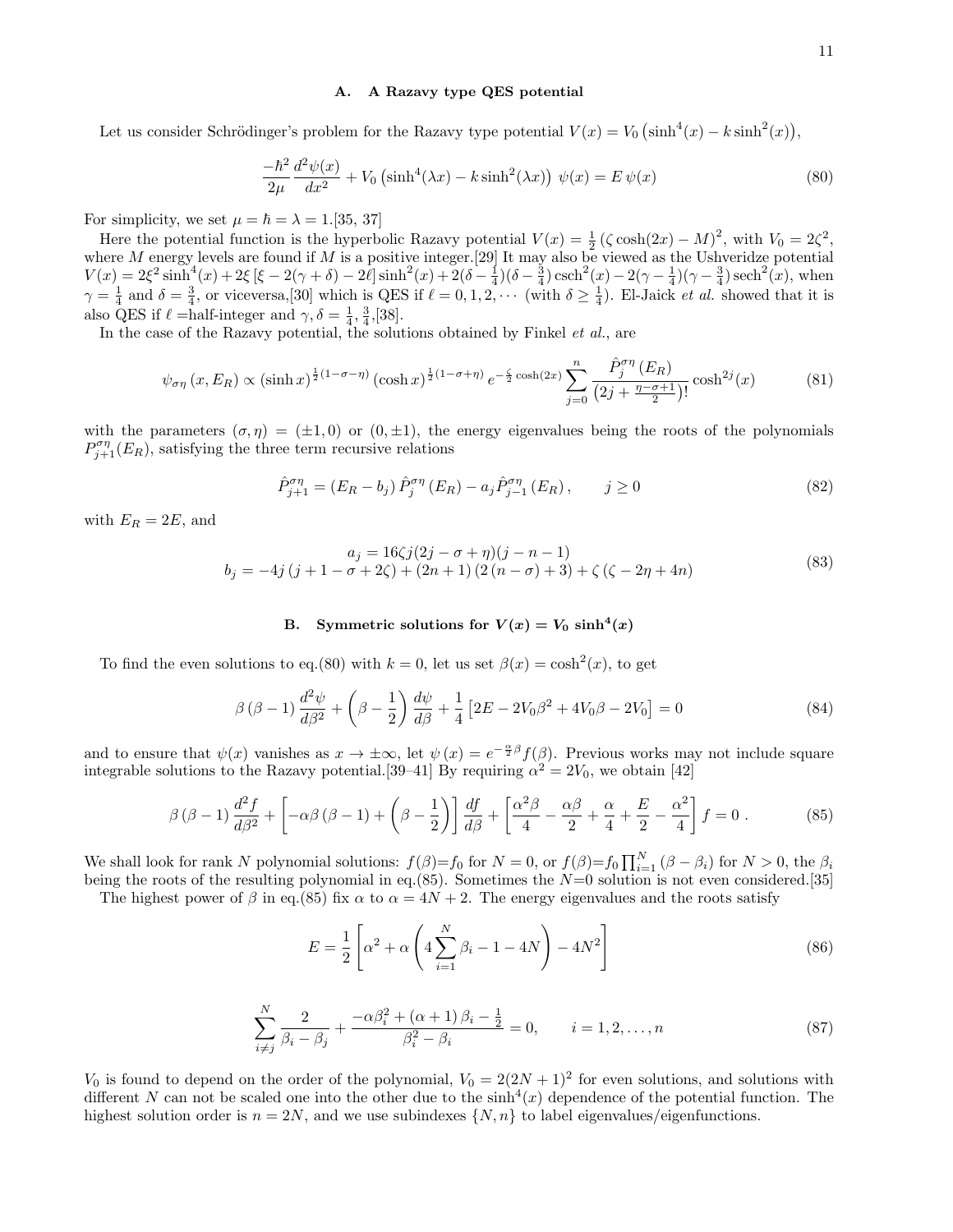For  $N = 0$ ,  $f(\beta) = 1$ , we get  $V_0 = 2$ ,  $E_{0,0} = 1$ , and the (unnormalized) ground state eigenfunction  $\psi_{0,0}(x) =$  $e^{-\cosh^2(x)}$ . For  $N=2$ ,  $f(\beta)=f_0(\beta-\beta_1)(\beta-\beta_2)$ , equating to zero the coefficients of the polynomial  $P(\beta)$ , we get the coupled equations

$$
\frac{\alpha^2}{4} - \frac{5\alpha}{2} = 0
$$
  
3 + (\beta\_1 + \beta\_2)  $\left(-\frac{\alpha^2}{4} + \frac{3\alpha}{2}\right) + \left(-\frac{\alpha^2}{4} + \frac{9\alpha}{2} + \frac{E}{2}\right) = 0$   
-3 - (\beta\_1 + \beta\_2)  $\left(-\frac{\alpha^2}{4} + \frac{5\alpha}{4} + \frac{E}{2} + 1\right) + \beta_1\beta_2 \left(\frac{\alpha^2}{4} - \frac{\alpha}{2}\right) = 0$   
 $\frac{1}{2}(\beta_1 + \beta_2) + \beta_1\beta_2 \left(-\frac{\alpha^2}{4} + \frac{\alpha}{4} + \frac{E}{2}\right) = 0$  (88)

Solving these, we find that  $V_0 = 50$ , and the 3 possible eigenvalues,  $E_{2,0} = 2.6301$ ,  $E_{2,2} = 19.0121$ , and  $E_{2,4} = 43.2490.$ 

# C. Antisymmetric solutions

In order to find antisymmetric solutions to eq.(85), we set  $f(\beta) = \sinh(x) g(\beta)$ , to obtain

$$
\beta \left[\beta - 1\right] \frac{d^2 g}{dx^2} + \left[ -\alpha \beta^2 + (\alpha + 2)\beta - \frac{1}{2} \right] \frac{dg}{dx}
$$

$$
+ \left[ \left( -\alpha + \frac{\alpha^2}{4} \right) \beta + \left( -\frac{\alpha^2}{4} + \frac{\alpha}{4} + \frac{E}{2} + \frac{1}{4} \right) \right] g = 0 \tag{89}
$$

This CHE can be solved in power series:  $g(\beta) = g_0$  if  $N = 0$ , or  $g(\beta) = g_0 \prod_{i=1}^{N} (\beta - \beta_i)$  for  $N > 0$ . Then,  $\alpha = 4(N + 1)$ , and

$$
E = \frac{1}{2} \left[ \alpha^2 + \alpha \left( 4 \sum_{i=1}^{N} \beta_i - 1 - 4N \right) - 4N^2 - 4N - 1 \right]
$$
 (90)

Here,  $V_0 = 8(N + 1)^2$ , and all even and odd solutions have different  $V_0$ . The maximum solutions order is  $n = 2N + 1$ . For example, for  $N = 3$  we get  $\alpha = 16$ ,  $V_0 = 128$ , and

$$
(\beta_1 + \beta_2 + \beta_3) \left(3\alpha - \frac{\alpha^2}{4}\right) + \left(-\frac{\alpha^2}{4} + \frac{13\alpha}{4} + \frac{E}{2} - \frac{49}{4}\right) = 0
$$
  

$$
(\beta_1 + \beta_2 + \beta_3) \left(\frac{\alpha^2}{4} - \frac{9\alpha}{4} - \frac{E}{2} - \frac{25}{4}\right) + (\beta_1\beta_2 + \beta_2\beta_3 + \beta_3\beta_1) \left(\frac{\alpha^2}{4} - 2\alpha\right) - \frac{15}{2} = 0
$$
  

$$
3\left(\beta_1 + \beta_2 + \beta_3\right) + \left(\beta_1\beta_2 + \beta_2\beta_3 + \beta_3\beta_1\right) \left(-\frac{\alpha^2}{4} + \frac{5\alpha}{4} + \frac{9}{4} + \frac{E}{2}\right) + \beta_1\beta_2\beta_3 \left(-\frac{\alpha^2}{4} + \alpha\right) = 0
$$
  

$$
-\frac{1}{2}\left(\beta_1\beta_2 + \beta_2\beta_3 + \beta_3\beta_1\right) - \beta_1\beta_2\beta_3 \left(\frac{\alpha^2}{4} - \frac{\alpha}{4} - \frac{E}{2} - \frac{1}{4}\right) = 0
$$
 (91)

We find four eigenvalues,  $E_{3,1} = 12.8152$ ,  $E_{3,3} = 40.4568$ ,  $E_{3,5} = 75.7246$ , and  $E_{3,7} = 117.003$ .

# VI. THE POTENTIAL FUNCTION  $V(x) = V_0 (\sinh^4(x) - k \sinh^2(x))$

Now we apply our analysis to the problem with the  $V(x) = V_0 (\sinh^4(x) - k \sinh^2(x))$ , which is a symmetric double well if  $k > 0$ . To find even solutions we set again  $\beta(x) = \cosh^2(x)$  and  $\psi(\beta) = e^{-\frac{\alpha}{2}\beta} f(\beta)$ , with  $\alpha^2 = 2V_0$ ,

$$
\beta (\beta - 1) \frac{d^2 f}{d\beta^2} + \left[ -\alpha \beta (\beta - 1) + \left( \beta - \frac{1}{2} \right) \right] \frac{df}{d\beta} + \left[ \frac{\alpha^2 \beta}{4} (1 + k) - \frac{\alpha \beta}{2} + \frac{\alpha}{4} + \frac{E}{2} - \frac{\alpha^2}{4} (1 + k) \right] f = 0.
$$
\n(92)

We now find that  $V_0 = \frac{2(2N+1)^2}{1+k}$  $\frac{N+1}{1+k}$ , k varying freely. For example, if  $N = 0$ ,  $E_{0,0} = 1/(1+k)$ , and no negative energy eigenvalues may exist. For  $N = 1$  the two energy eigenvalues found are

$$
E = \frac{9 - (1 + k) \pm \sqrt{(1 + k)^2 + 36}}{1 + k}
$$
\n(93)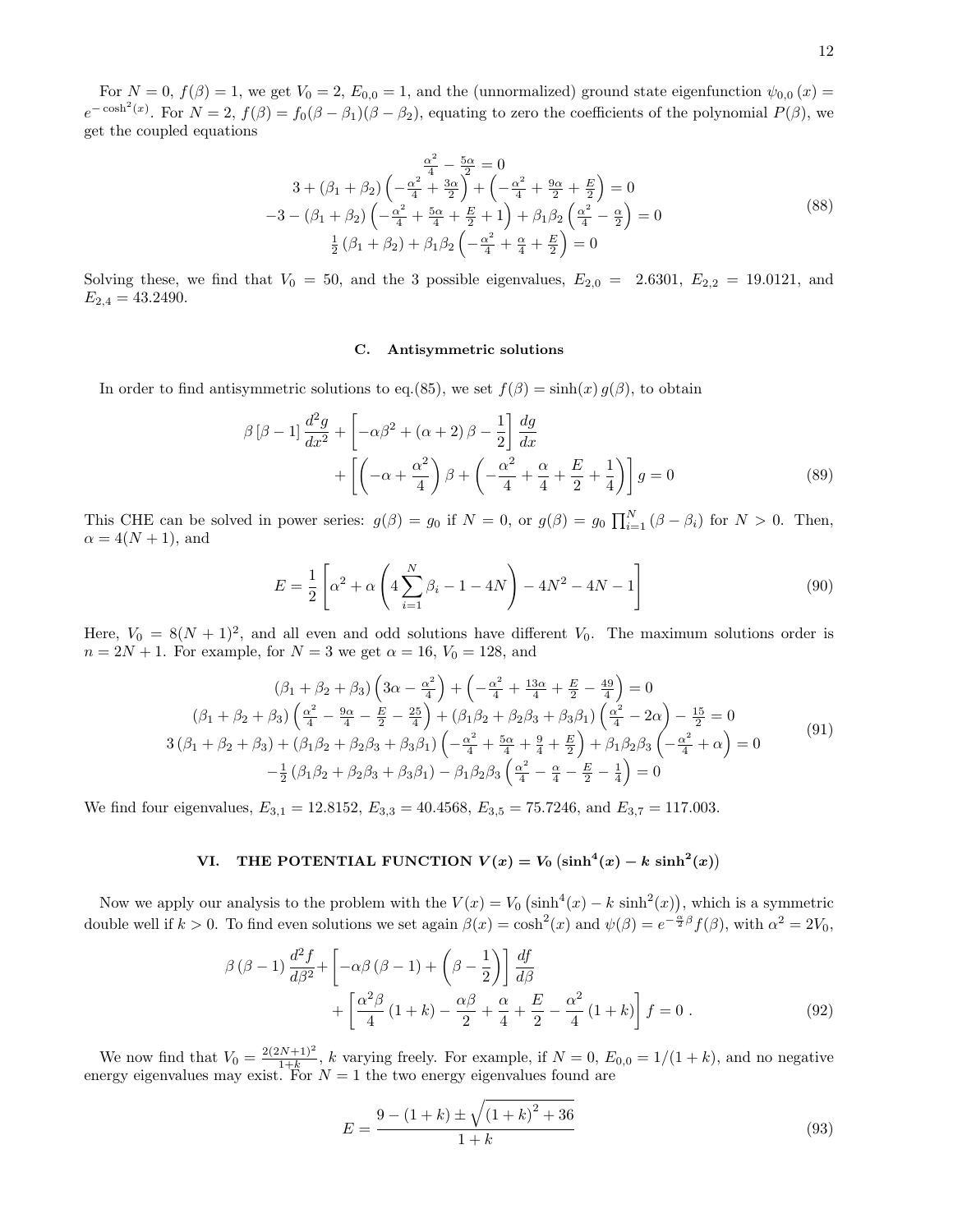

FIG. 1: Left: The three even eigenfunctions (narrow solid lines) found analytically for  $k = 4$  and  $N = 2$ , together with the corresponding eigenvalues (dashed lines). Right: The three odd eigenfunctions (narrow solid lines) found analytically for  $k = 5$  and  $N = 2$ , together with the corresponding eigenvalues (dashed lines). The unsolved eigenvalues are shown in dotted lines.

meaning that for  $k > 3/2$  we will have negative eigenvalues. Note that for  $N > 0$  it is always possible to find a zero-energy groundstate, a feature that may have cosmological implications.[18]

For the case with  $N = 2$ , choosing  $k = 4$ , the energy eigenvalues are  $E_{2,0} = -3.74456$ ,  $E_{2,2} = 1.00000$ , and  $E_{2,4} = 7.74456$ . The corresponding eigenfunctions are plotted in Fig.(1).

Now, to find the antisymmetric eigenfunctions we set  $f(\beta) = \sinh(x) g(\beta)$ , to get the CHE

$$
\beta(\beta - 1)\frac{d^2g}{d\beta^2} + \left[ -\alpha\beta^2 + (\alpha + 2)\beta - \frac{1}{2} \right] \frac{dg}{d\beta} \n+ \left[ \beta\left(\frac{\alpha^2}{4}(1+c) - \alpha\right) + \left(\frac{\alpha}{4} + \frac{E}{2} - \frac{\alpha^2}{4}(1+c) + \frac{1}{4} \right) \right] g = 0.
$$
\n(94)

For  $N = 0$  we get that  $\alpha = 4/(1+k)$  and  $E_1 = 6/(1+k) - 1/2$ , such that if  $k > 11$  we may find negative energy eigenvalues. For  $N = 2$ ,  $\alpha = 12/(1 + k)$ , if we set  $k = 5$  the energy eigenvalues found are  $E_{2,1} = -7.11693$ ,  $E_{2,3} = 1.08119$ , and  $E_{2,5} = 9.53574$ . The eigenfunctions are plotted in Fig.(1).

Note that in this case  $(E_1 - E_0)/E_0 = 0.0052$ , and it is not possible to distinguish these eigenvalue's lines from each other in Fig.(1) for antisymmetric eigenvalues, implying quasi-degenerate eigenstates. A similar effect is seen in the symmetric case.

### A. The case with  $k = -1$

As was seen in Section VI, the ground state energy diverges as  $1/(1+k)$  as  $k \to -1$ , and this also happens to all higher order even eigenvalues (see eq.(93)). This is a strange behaviour, since it is clear that the potential function has a rather simple functional form for any value of  $k$ : a single or double well with infinite barriers. We can see that this is only a characteristic due to the analytical solution procedure, coming from the fact that the potential strength  $V_0$  is also divergent when  $k \to -1$ .

# B. Unclassified QES potentials

Finally, we would like to emphasize that there should be other potential functions which may not be classified form the Lie algebraic methood.[25]

Indeed, let us consider Schrödinger's problem with the potential function

$$
V(x) = \frac{\alpha^2}{2}\cosh^2(x) - \frac{3\alpha}{2}\cosh(x) + \frac{\alpha}{\cosh(x)}
$$
(95)

For this problem, the ground state eigenfunction and eigenvalue are given by

$$
\psi = \psi_0 e^{-\alpha \cosh(x)} \cosh(x) , \qquad E = \frac{\alpha^2 - 1}{2} \tag{96}
$$